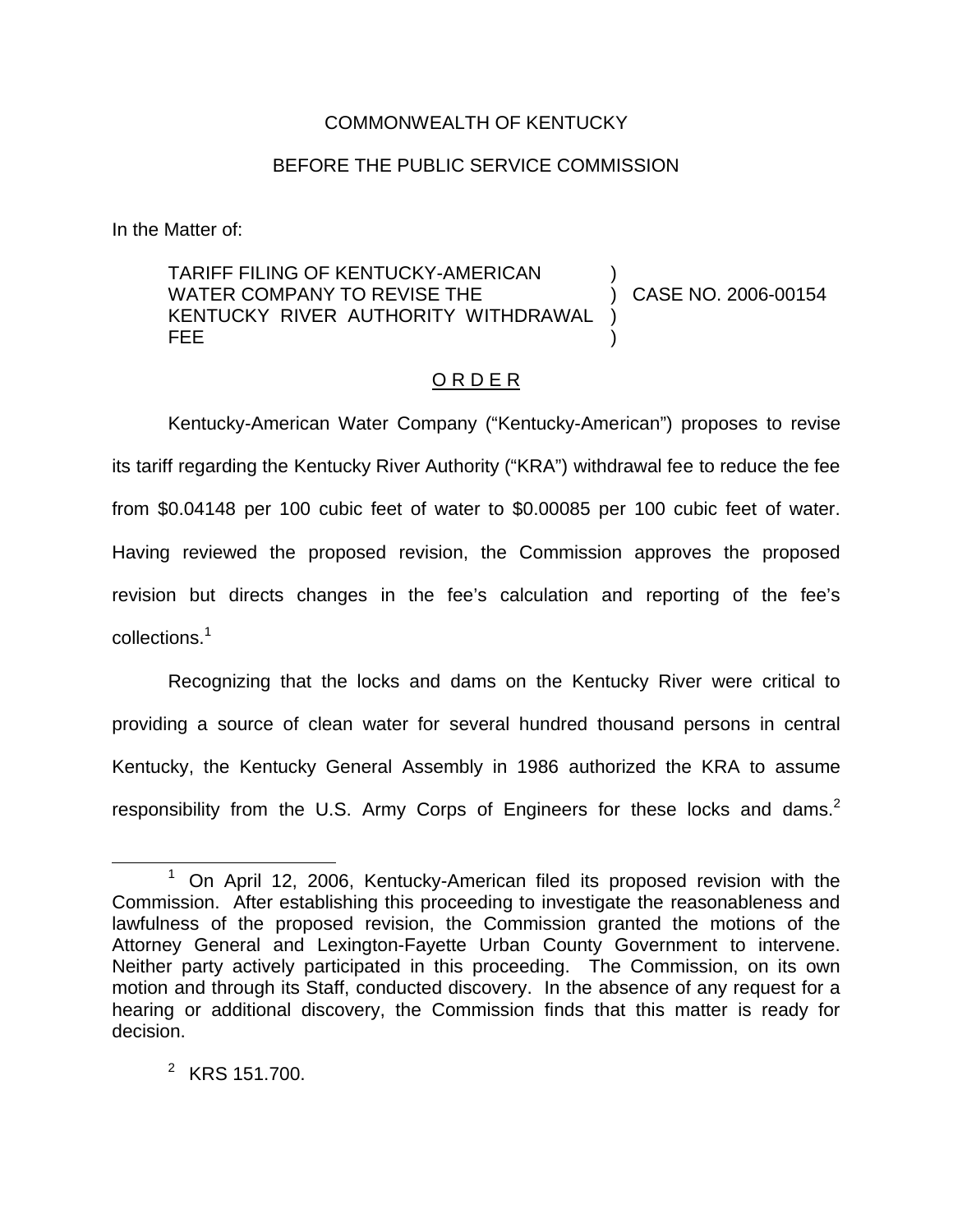Subsequently, it authorized the KRA to "collect water use fees from all facilities using water from the Kentucky River basin."<sup>3</sup> On December 17, 1993, KRA promulgated administrative regulations that established fees for the withdrawal of surface water and groundwater from the Kentucky River basin.4

In anticipation of KRA's assessment of water use fees, Kentucky-American in Case No. 1992-00452 $<sup>5</sup>$  proposed revisions to its tariff to permit the billing, as a separate</sup> item, an amount equal to the proportionate part of any KRA fees or charges. The Commission approved the proposed revision.

In Case No. 1994-00194, $6$  the Commission approved a methodology based upon estimated water withdrawals from the Kentucky River and estimated water sales. Under this methodology, Kentucky-American estimates its total payment of KRA user fees using projected water withdrawals for the upcoming calendar year. It then divides this total by its projected net water sales for the current calendar year to produce a KRA Withdrawal Fee rate for the current calendar year. Should the KRA Withdrawal rate

<sup>5</sup> Case No. 1992-00452, Notice of Adjustment of The Rates of Kentucky-American Water Company (Ky. PSC Nov. 19, 1993) at 49.

<sup>3</sup> KRS 151.720.

<sup>&</sup>lt;sup>4</sup> See 420 KAR 1:040 (establishing Tier I fee); 420 KAR 1:050 (establishing Tier II fee). KRA assesses 2 user fees. Tier I fees are assessed on all persons who use the surface water or groundwater of the Kentucky River basin and are intended to fund watershed management projects that benefit the entire Kentucky River basin watershed and the KRA's general expenses. Tier II fees are intended to fund only projects that benefit a certain part of the Kentucky River basin and are assessed only to those persons who use the surface water or groundwater of the Kentucky River basin and derive a benefit from those projects.

<sup>&</sup>lt;sup>6</sup> Case No. 1994-00194, The Proposed Tariff of Kentucky-American Water Company (Ky. PSC June 9, 1994).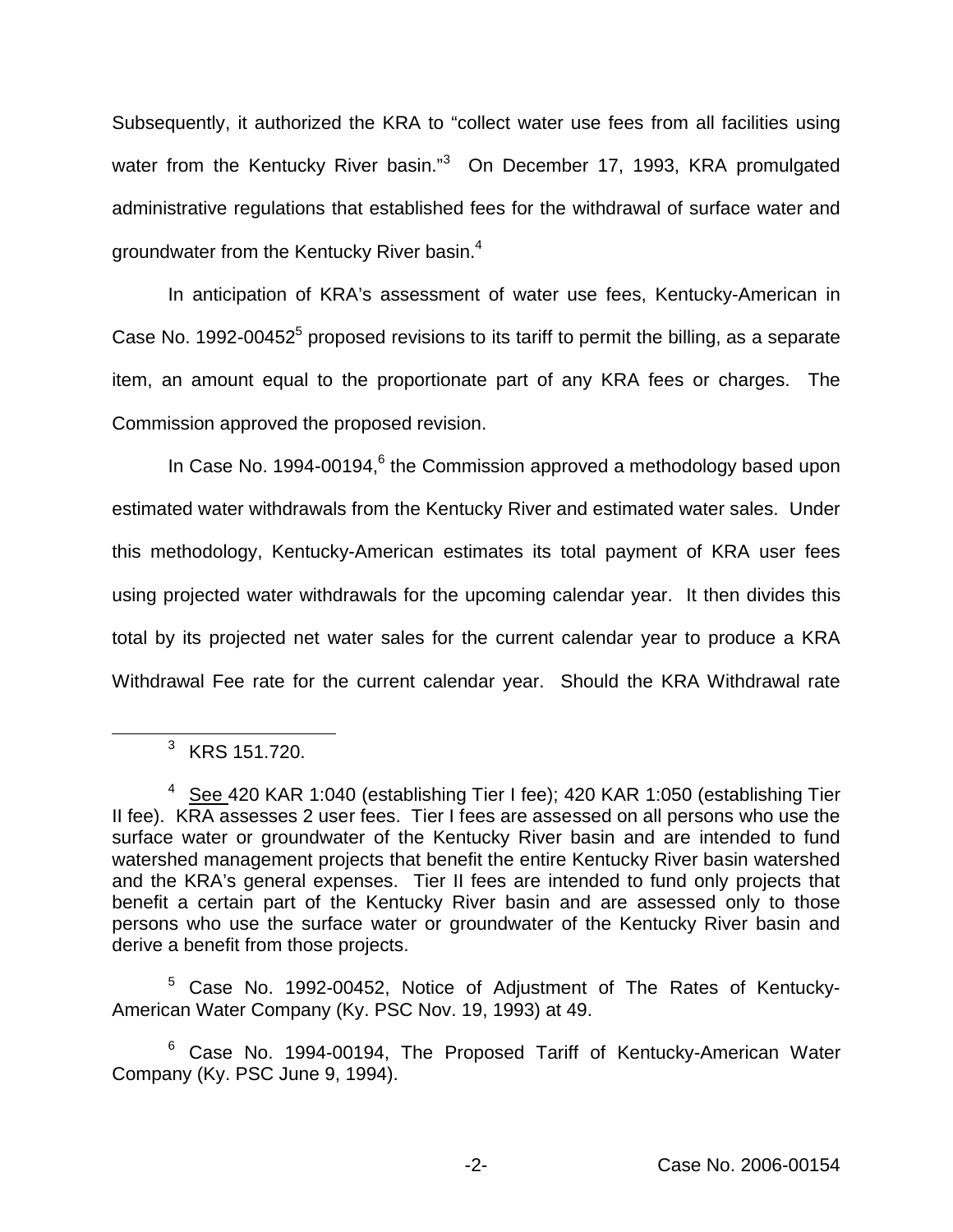produce total revenues that are insufficient or in excess of the amount of Kentucky-American's payment to KRA, then this over- or under-recovery of revenues would be addressed in Kentucky-American's next general rate proceeding.

In Case No. 2000-00120,<sup>7</sup> the Commission, at Kentucky-American's request, made further modifications to the KRA Withdrawal Fee. We modified the methodology to calculate the rate to provide for the under- or over-recovery of revenues.<sup>8</sup> We further dispensed with customer notice of the proposed revisions to the fee, but directed Kentucky-American to publish the proposed fee revisions and the manner in which they were collected on its Internet Web site. We also directed Kentucky-American to include with any tariff revision filing, a statement showing how the revised fee was calculated.

Since our approval of Kentucky-American's last proposed revision of its KRA Withdrawal fee in November 2000, Kentucky-American has assessed the fee without revision. While it had thrice revised its KRA Withdrawal Fee in the period between 1993 and 2000, it made no revisions to the fee in the 5 years following the last revision.

During the period from 2002 to 2005, Kentucky-American billed \$2,845,685.38 for KRA Withdrawal Fee but paid only \$2,343,691.80 for water user fees. As the table below indicates, Kentucky-American experienced a significant over-recovery of

 $7$  Case No. 2000-00120, Application of Kentucky-American Water Company to Increase Its Rates (Ky. PSC Nov. 27, 2000) at 36-37.

<sup>&</sup>lt;sup>8</sup> Under this revision, Kentucky-American would deduct any over-recovery or add any under-recovery to its estimate of KRA user fees for the current calendar year. It then divides this amount by its projected net water sales for the current calendar year to produce a KRA Withdrawal Fee rate for the current calendar year. For an illustration of this methodology, see Kentucky-American's Response to the Commission's Order of May 1, 2006, Item 1.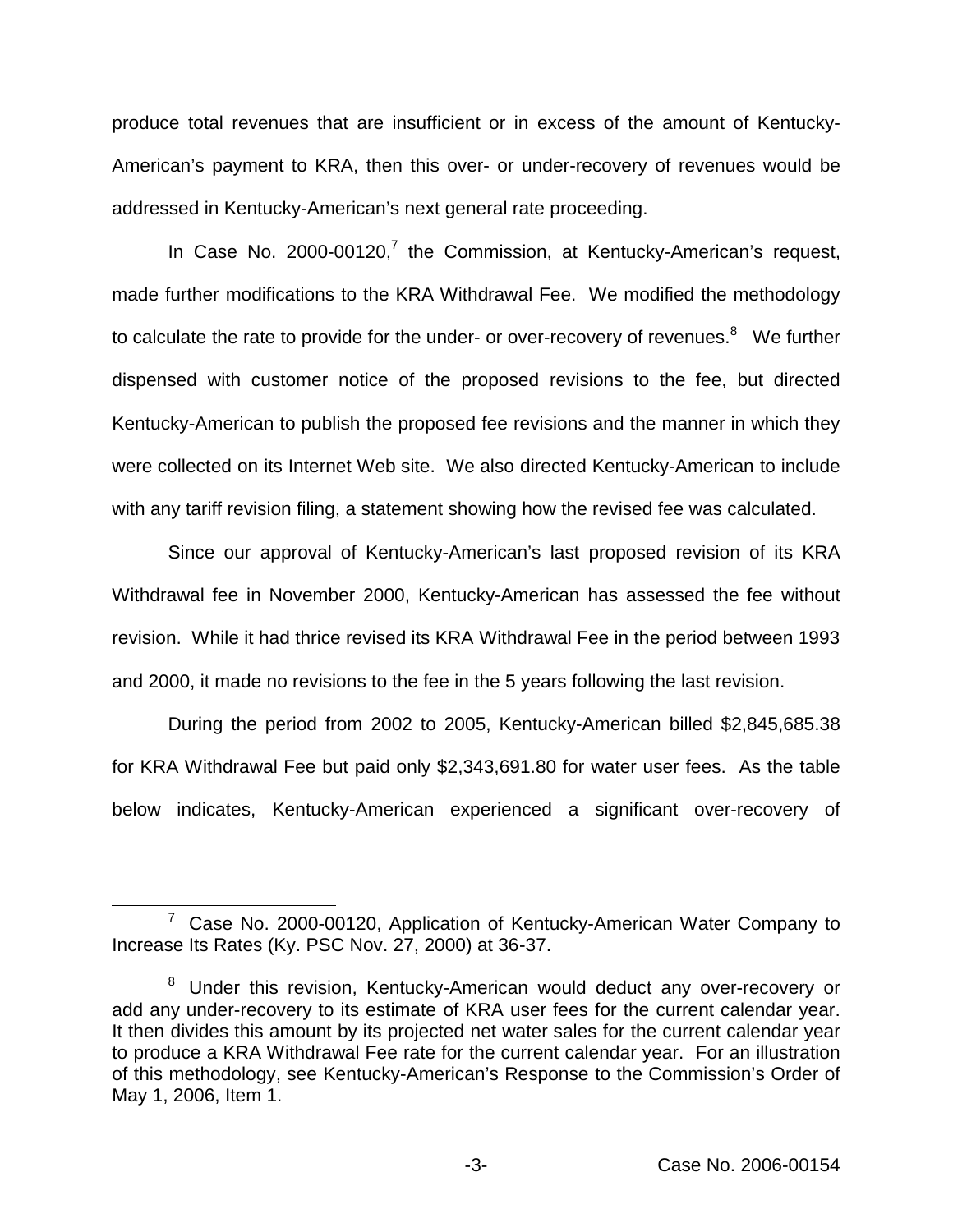revenue. Kentucky-American reports that, as of December 31, 2005, it had a total liability of \$599,608 related to the KRA Withdrawal Fee.<sup>9</sup>

| <b>TABLE I</b>                                                                 |                                                      |                                            |                                 |                             |
|--------------------------------------------------------------------------------|------------------------------------------------------|--------------------------------------------|---------------------------------|-----------------------------|
| Year                                                                           | <b>KRA Fee Billed to</b><br><b>Kentucky-American</b> | <b>KRA Withdrawal</b><br><b>Fee Billed</b> | Amount<br><b>Over-Recovered</b> | <b>Over-Recovery</b><br>(%) |
| 2002                                                                           | \$609,864.55                                         | \$720,127.03                               | \$110,262.48                    | 18.1                        |
| 2003                                                                           | 590,000.14                                           | 693,170.40                                 | 103,170.26                      | 17.5                        |
| 2004                                                                           | 570,690.28                                           | 688,075.76                                 | 117,385.48                      | 20.6                        |
|                                                                                |                                                      |                                            |                                 |                             |
| 2005                                                                           | 573,136.83                                           | 744,890.19                                 | 171,753.36                      | 29.8                        |
| <b>Total</b>                                                                   | \$2,343,691.80                                       | \$2,846,263.38                             | \$502,571.58                    | 17.7                        |
| Source: Kentucky-American's Response to the Commission's Order of May 1, 2006, |                                                      |                                            |                                 |                             |
| Item 6.                                                                        |                                                      |                                            |                                 |                             |

The amount of this over-recovery clearly indicates that Kentucky-American failed to recalculate the KRA Withdrawal Fee annually to reflect over-recoveries. While recognizing that Kentucky-American's tariff did not require recalculation or adjustment "if the over or under collection is immaterial,"<sup>10</sup> the magnitude of these over-recoveries was great enough to require at least 4 adjustments since  $2001$ .<sup>11</sup> Kentucky-American's failure to make these adjustments strongly suggests the need for greater supervision of its assessment and collection of the KRA Withdrawal Fee. The Commission finds that annual filings and adjustments should be mandatory regardless of the amount of the

<sup>9</sup> Kentucky-American's Response to the Commission's Order of May 1, 2006, Item 1.

<sup>&</sup>lt;sup>10</sup> Kentucky-American Tariff, P.S.C. KY No. 6, Fifth Revised Sheet No. 55.1. The tariff does not define "immaterial." Kentucky-American states that the intent of the tariff was "to let small variances in collections related to estimated sales and withdrawals (basis for fees) subject to fluctuations related to weather or customer usage patterns self-correct." Kentucky-American's Response to Commission Staff's Interrogatories and Requests for Production of Documents, Item 10.

<sup>&</sup>lt;sup>11</sup> Kentucky-American concedes that adjustments were required for at least 3 of these years. See Kentucky-American's Response to Commission Staff's Interrogatories and Requests for Production of Documents, Item 11.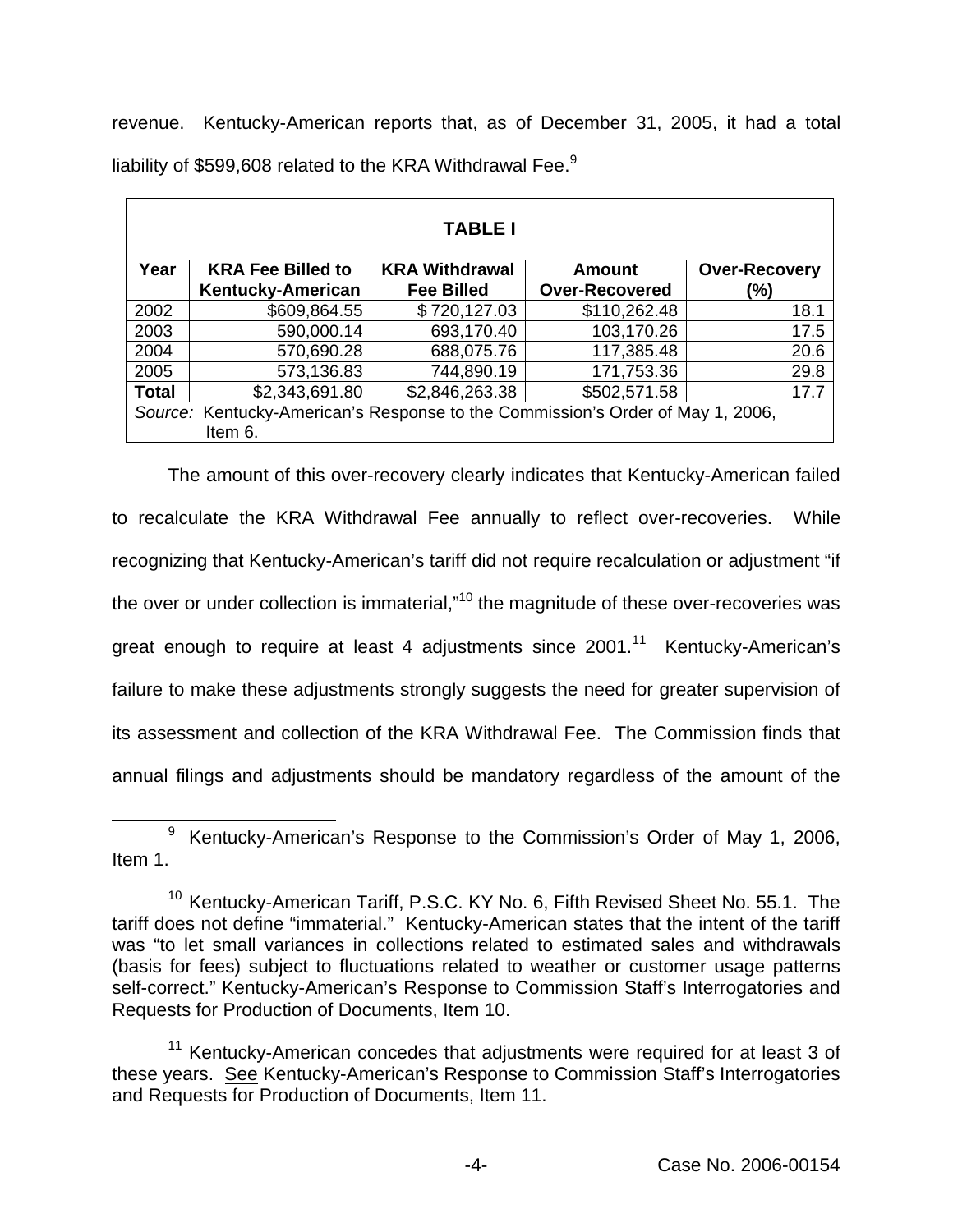over- or under-recovery. We further find that the proposed tariff sheet's references to immaterial "over- or under-collection" should be stricken.

The Commission notes that Kentucky-American failed to comply with the provisions of our Order of November 27, 2000 in Case No. 2001-00120. We directed in that Order that the water utility file with "any tariff revision filings . . . a statement showing how the revised fee was calculated" $12$  and "publish the proposed fee and the manner in which it was calculated on its Internet Web site."<sup>13</sup> Kentucky-American did not file such statement with its proposed tariff revision and submitted such statement only after we requested it.<sup>14</sup> Similarly, the water utility did not publish the required documents on its Internet Web site until well after its filing with the Commission.<sup>15</sup> In light of these failures, the Commission finds that Kentucky-American should be required to use more traditional methods of notice for any future tariff revision involving the KRA Withdrawal Fee and to file more detailed reports of its calculations.

After reviewing the history of the KRA Withdrawal Fee and the relatively stable level of the KRA water user fees,<sup>16</sup> we seriously question the need for a separate line item to recover KRA water user fees and why recovery of such fees cannot be

 $13$   $\underline{Id}$ .

<sup>14</sup> Commission's Order of May 1, 2006, Appendix A.

<sup>15</sup> Kentucky-American's Response to the Commission's Order of May 1, 2006, Item 5.

<sup>16</sup> KRA has not changed its Tier I or Tier II fees since December 17, 1993.

<sup>12</sup> Case No. 2000-00120, Order of November 27, 2000 at 37.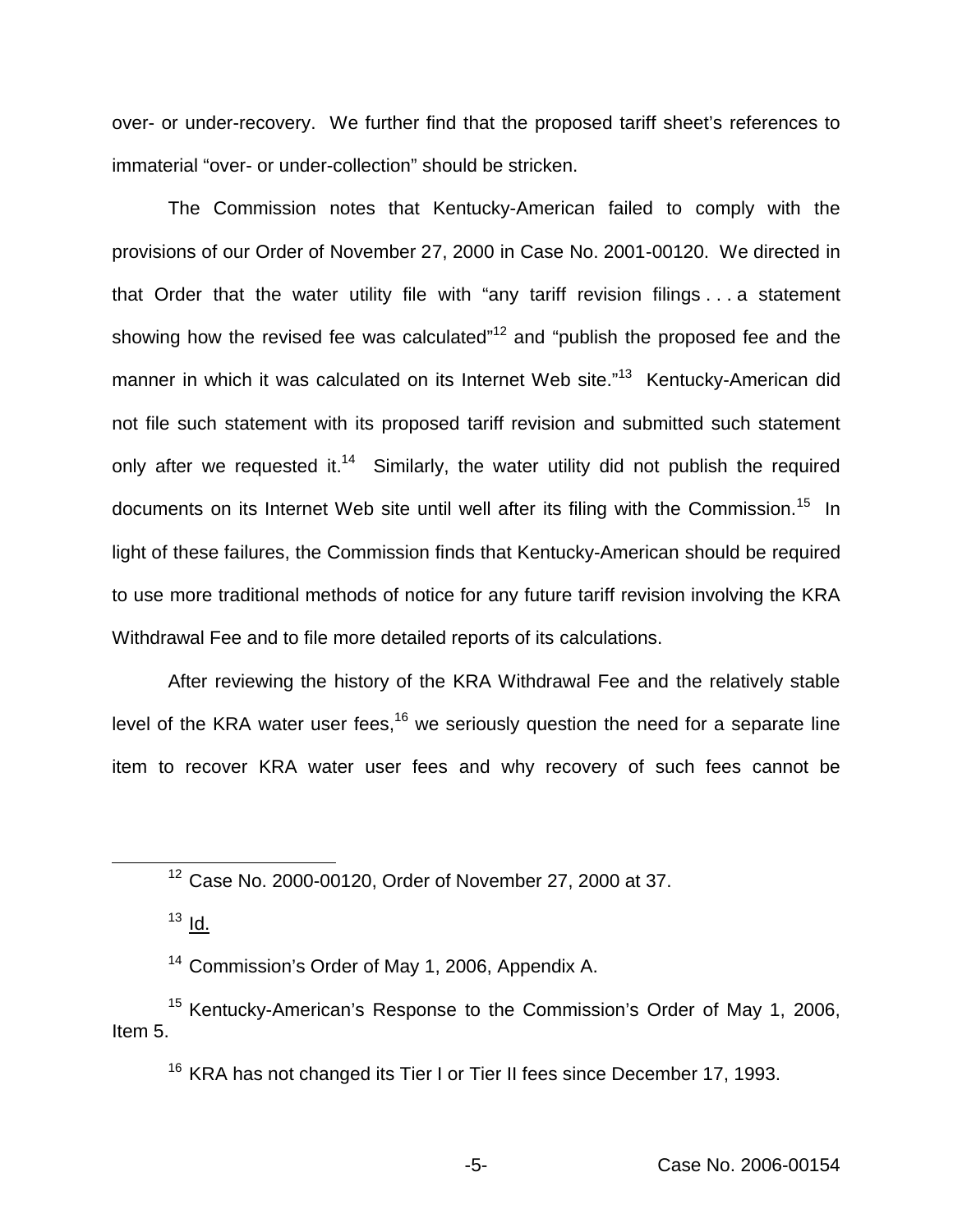recovered through general rates. We place Kentucky-American on notice that this issue will be considered in Kentucky-American's next general rate adjustment case.

Having reviewed the evidence of record and being otherwise sufficiently advised, the Commission finds that:

1. Kentucky-American's proposed adjustment is reasonable and should be approved.

2. Excepted as noted in Finding Paragraph 3, Proposed Kentucky-American Tariff, P.S.C. KY No. 6, Sixth Revised Sheet No. 55.1 should be approved.

3. The last sentence of Proposed Kentucky-American Tariff, P.S.C. KY No. 6, Sixth Revised Sheet No. 55.1, which reads "[n]o adjustment will be made if the over or under collection is immaterial," should be stricken.

IT IS THEREFORE ORDERED that:

1. Effective the date of this Order, Kentucky-American is authorized to charge a rate of \$.00113 per 1,000 gallons or \$.00085 per 100 cubic feet of water under Service Classification No. 6 Tariff for KRA Withdrawal Fee.

2. Kentucky-American shall maintain a record of its collections under Service Classification No. 6 Tariff for KRA Withdrawal Fees.

3. Except as noted in Ordering Paragraph 4 of this Order, Kentucky-American's proposed tariff revision is approved.

4. The last sentence of Proposed Kentucky-American Tariff, P.S.C. KY No. 6, Sixth Revised Sheet No. 55.1, which reads "[n]o adjustment will be made if the over or under collection is immaterial," is stricken.

-6- Case No. 2006-00154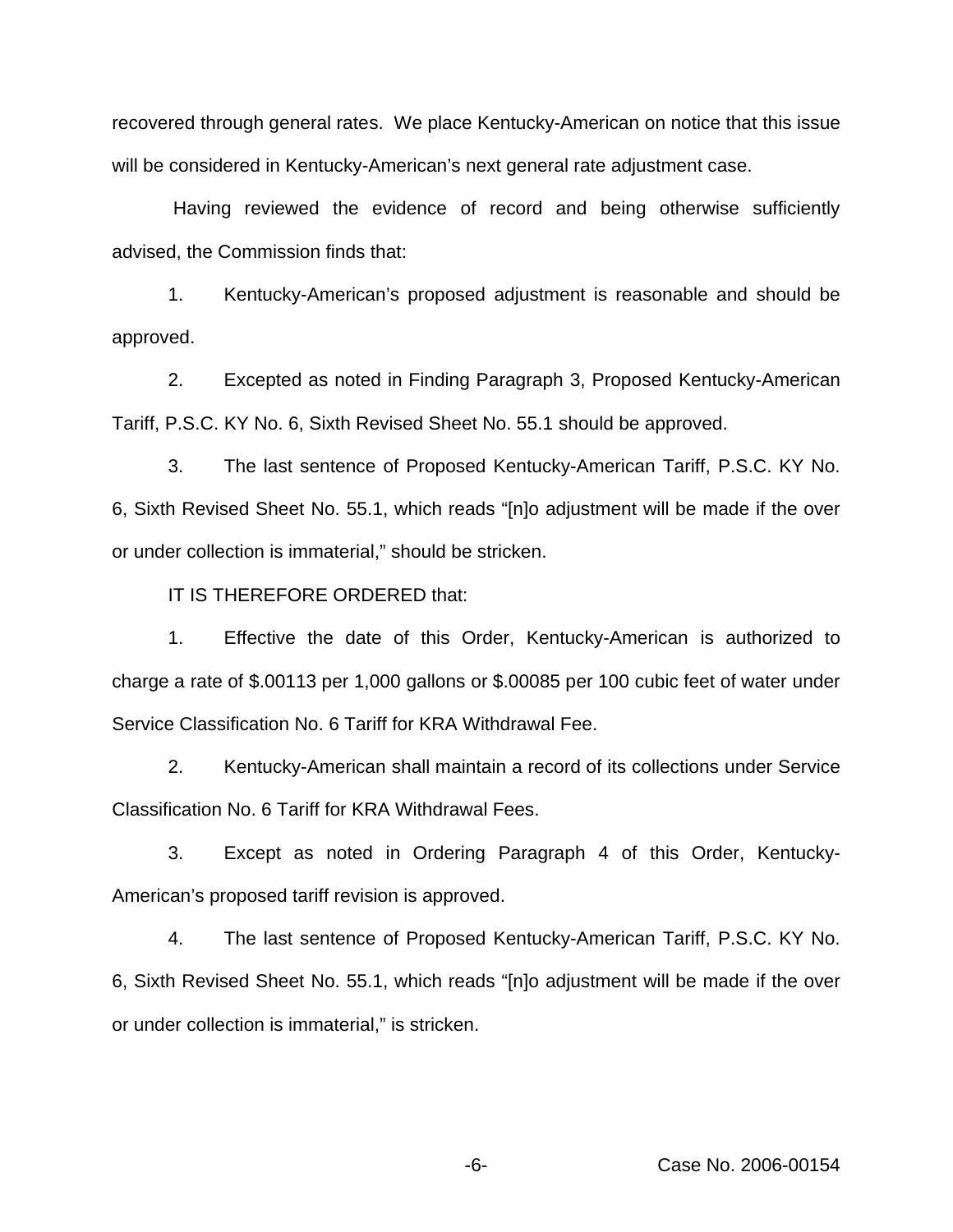5. On March 31, 2008, and each year thereafter, Kentucky American shall adjust the KRA Withdrawal Fee to reflect any over- or under-collection of Kentucky River Authority fees existing at the time of the adjustment regardless of the size of the over or under collection.

6. When making the adjustment required by Ordering Paragraph 5 of this Order, Kentucky-American shall file with the Commission a written report that includes:

a. Total Withdrawal Fees paid to KRA for the previous calendar year;

b. Total amount of water withdrawn from the Kentucky River during the previous calendar year;

c. Total revenues billed under Service Classification No. 6 Tariff for KRA Withdrawal Fee for the previous calendar year;

d. Total revenues collected under Service Classification No. 6 Tariff for KRA Withdrawal Fee for the previous calendar year;

e. Total water sales for previous calendar year;

f. Estimated amount of water withdrawn from the Kentucky River for the current year;

f. Estimated amount of Withdrawal Fees to be paid to KRA in the current calendar year;

g. All assumptions and calculations upon which Kentucky-American's estimates are based;

h. Each "Water Discharge Reporting Withdrawal Form" that Kentucky-American submitted to KRA for the previous calendar year.